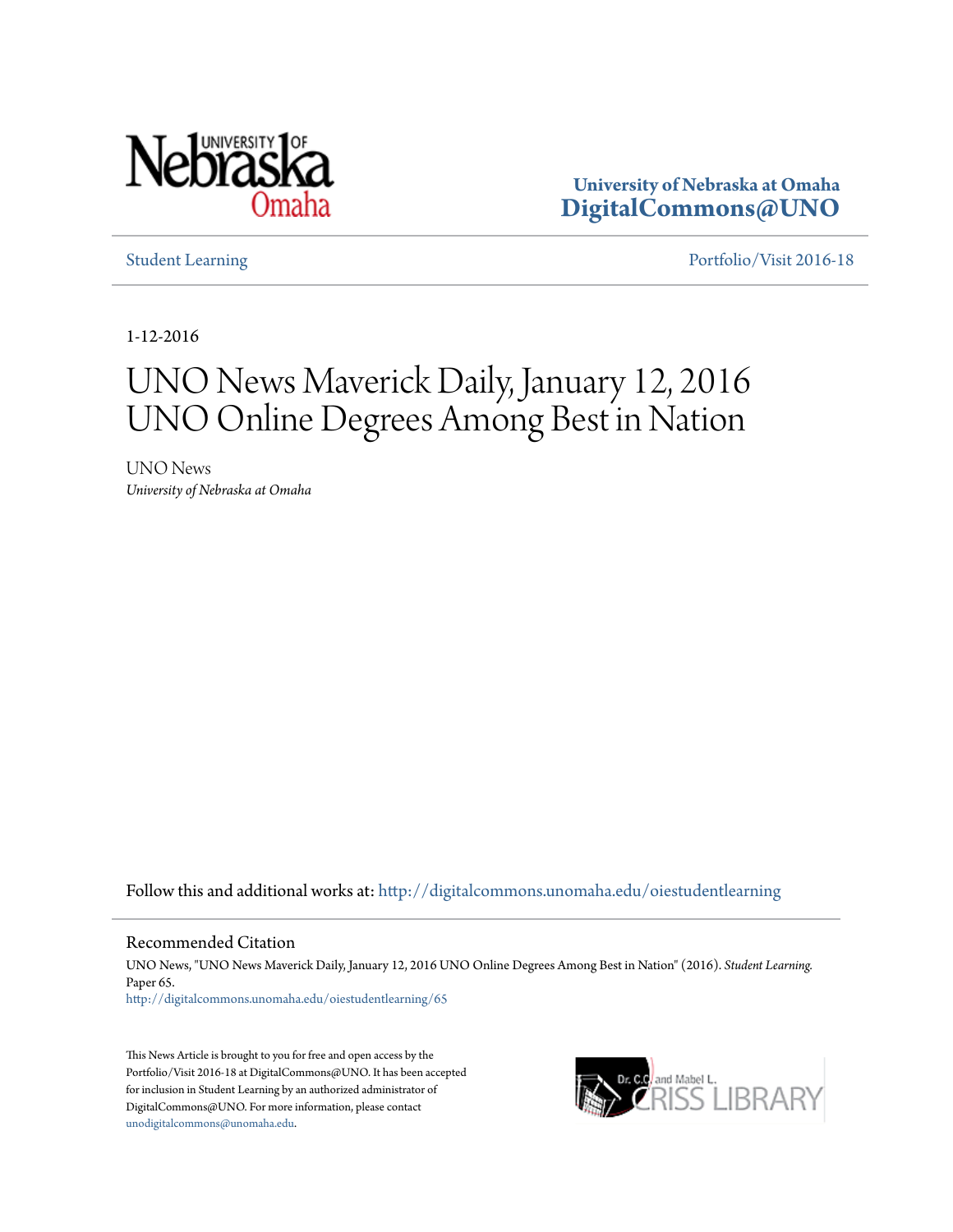

contact: Som Petto phone: 402.554.2704 email: unonews@unomoho.edu

search keywords: bgs degree students ranking



Bachelor of General Studies student Victoria Novak works on her classes from home

The University of Nebraska at Omaha (UNO) is home to two of the nation's top online degree programs according to new rankings from U.S. News a nd World Report.

The rankings, released Tuesday, Jan. 12, name UNO's online Bachelor of General Studies (BGS) degree as the 17th best online bachelor's program in the country and UNO's online Masters of Science in Criminology and Criminal Justice as the 18th best in the nation for that field for 2016.

These rankings place both programs as the best in the state of Nebraska for their respective categories.

# Bachelor of General Studies

The BGS degree program features more than 50 areas of concentration, 12 of which can be completed entirely online. Other areas can be completed through a mixture of online and in-doss coursework

The flexible, multidisciplinary nature of the degree makes it attractive to online students, adult learners, transfer students and military and veteran students.

In determining its rankings, U.S. News assessed UNO's BGS program on four general categories: student engagement; faculty credentials and training; student services and technology; and peer reputation. Detailed results are available at the U.S. News website.



News Center Maverick Daily

### **Featured Stories**

UNO Alumni Board Involvement is Family Affair Metropolitan Universities Journal Highl'ghts 2015 CUMU Conference

Henry Doorly Zoo and Aquarium. UNO Join STEM Learning Initiative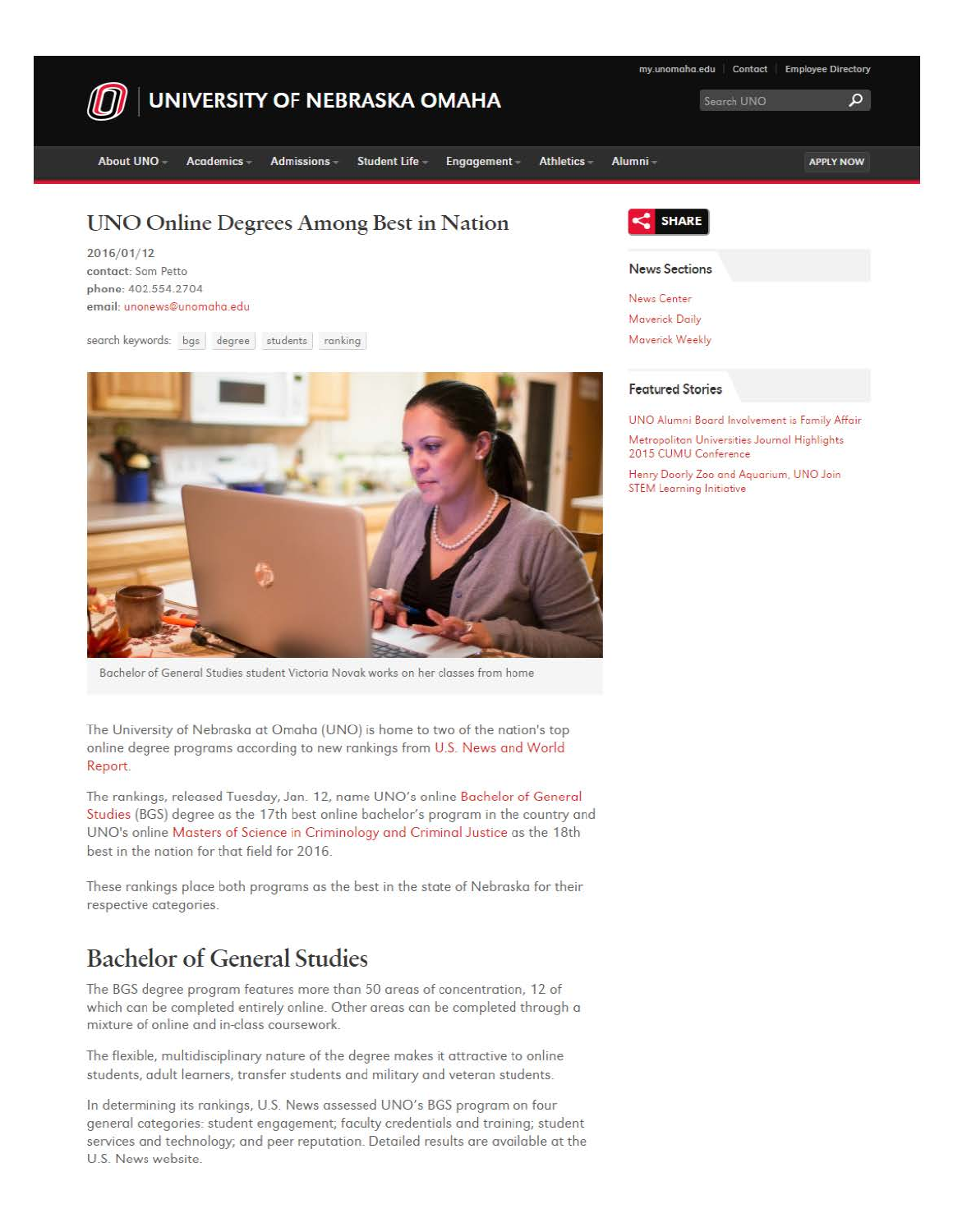Approximately 1,300 UNO students are currently pursuing a BGS degree.

All of UNO's online students have full access to a team of professional academic advisors who provide guidance and support. Academic advising is available online, over the phone and on campus.

As part of its online course offerings, UNO provides live streaming audio and video; recorded audio and video; mobile applications; and online labs.

UNO's BGS degree was first offered in 1951; the program began offering distance education courses in 1997 and an entirely online degree in 2007.

All of UNO's online bachelor's and masters degree programs are co-marketed on University of Nebraska Online Worldwide, a university-wide distance education initiative that provides access to more than 100 online degree and certificate programs.

Prominent alumni earning a Bachelors of General Studies degree at UNO include:

- Former Secretary of Defense Chuck Hagel
- Former Senior Vice President of Motorola Leonard DeBarros
- U.S Army General Johnnie Wilson
- United Woy of the Midlands CEO Michael Mclarney
- Singer Billy McGuigon

# **Masters of Science in Criminology and Criminal Justice**

The Masters of Science degree in Criminology and Criminal Justice is a 36-hour program designed to meet the needs of working professionals and traditional students by providing educational access and flexibility in on online format.

Courses in the program range in topics and cover everything from risk ossesment, violent crimes, corrections, and juvenile justice.

The School of Criminology and Criminal Justice is no stronger to notional attention as the School of Criminology and Criminal justice was also ranked as the No. 17 overall graduate program in the notion in the lostest rankings from U.S. News and World Report.

Prominent alumni from the criminal justice program at UNO include:

- Omaha Police Chief Todd Schmoderer
- Douglas County Corrections Director **Mork** Foxoll
- Omaha Mayor Jeon Stothert's chief of staff, Martin Bilek
- Executive Director of Project Harmony Gene Klein
- Urban League of Nebraska President Thomas Warren

### **Related Links**

Recent BGS Graduate Created Her Own Poth **BGS** Areas of Concentration Crimnal Justice Research with Community Partners

For media inquiries, please contact:

Som Petto, UNO Media Relations Coordinator unonews@unomoho.edu